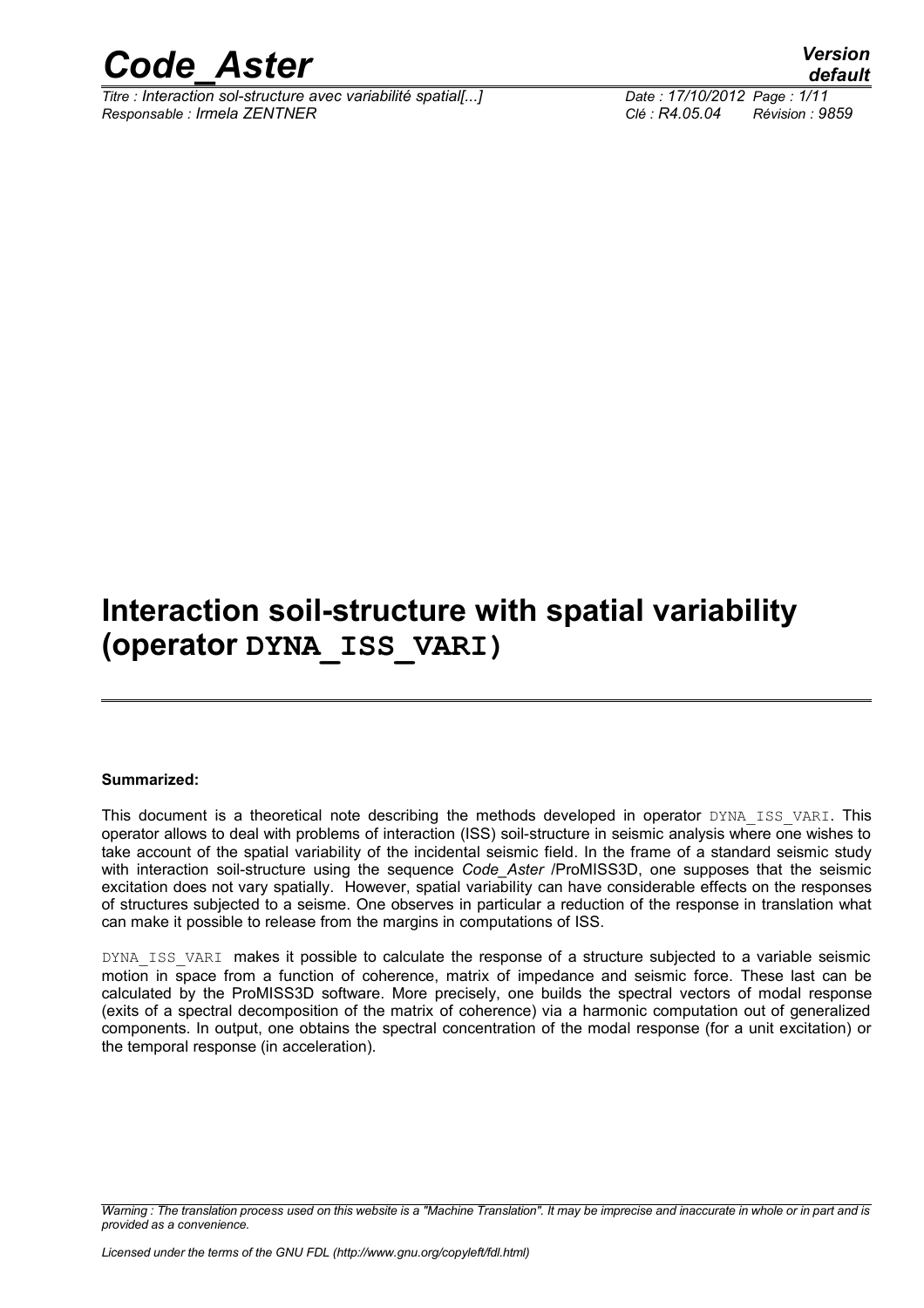*Titre : Interaction sol-structure avec variabilité spatial[...] Date : 17/10/2012 Date : 17/10/2012 Page : 17/10/2012 Responsable : Irmela ZENTNER Clé : R4.05.04 Révision : 9859*

### **Contents**

| 2.2.3 Computation of transfer transfer functions and of the DSP of réponse8 |
|-----------------------------------------------------------------------------|
|                                                                             |
|                                                                             |
|                                                                             |
|                                                                             |
|                                                                             |

*Warning : The translation process used on this website is a "Machine Translation". It may be imprecise and inaccurate in whole or in part and is provided as a convenience.*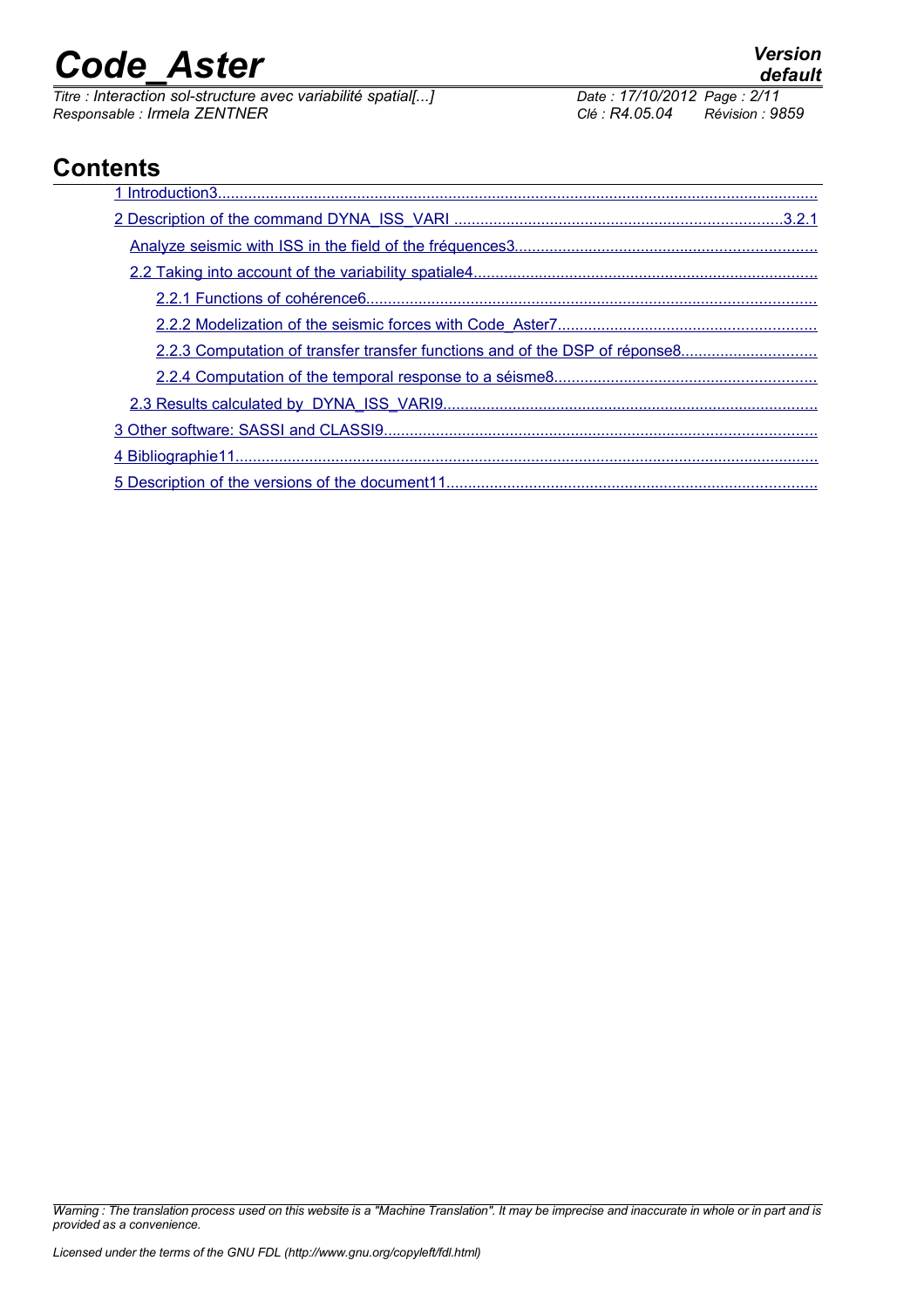*Titre : Interaction sol-structure avec variabilité spatial[...] Date : 17/10/2012 Page : 3/11 Responsable : Irmela ZENTNER Clé : R4.05.04 Révision : 9859*

### **1 Introduction**

<span id="page-2-0"></span>Into seismic computations with interaction soil-structure, the common practice consists in considering a motion of uniform free field in any point of the surface of the soil. The recent observations of strong motions on seismographic networks however revealed spatial variations on rather weak scales. The taking into account of the spatial variability of the incidental field led to a filtering of the translatory movements for the high frequencies. The introduction of spatial variability can thus lead to reduced floor spectrums.

The computation of the response is done in three stages:

- •Computation of the matrixes generalized of clamped structure on the interface.
- •Determination of the matrixes of impedance of interface and the seismic force by ProMISS3D: The ProMISS3D software rests on a method of substructuring. The field of study is broken up into subdomains - in our case soil and the structure - coupled between them by interfaces. One applies a method of resolution multi-fields and only the interfaces between fields require to be with a grid by of the finite elements of border. This makes it possible to model the structure (building) as well as the loadings which are applied to him entirely by *Code\_Aster*. The ProMISS3D code, as for him, makes it possible to determine the impedances of interface between soil and structure as well as the seismic force exerted by the incidental field on the level of the interface. The resolution of the problem of dynamics and the post-processing are carried out again with *Code\_Aster*.
- •Resolution of the problem of dynamics on reduced basis (resulting from the substructuring) in the field of frequencies (DYNA\_ISS\_VARI) and postprocessing.

### **2 Description of the command DYNA\_ISS\_VARI**

<span id="page-2-2"></span>operator DYNA ISS VARI [U4.53.31] makes it possible to calculate the response of a structure subjected to a variable seismic motion in space from a function of coherence, matrix of impedance of interface and the seismic force. These last can be calculated using the sequence Code Aster/ProMISS3D, cf [U2.06.07]. In output of DYNA\_ISS\_VARI, one obtains, in generalized coordinates, the spectral concentration of response or a temporal response with a temporal excitation.

More precisely, one builds the spectral vectors of modal response (exits of a spectral decomposition of the matrix of coherence) via a harmonic computation out of generalized components. Then, one determines power spectral density (DSP) of the modal response or the temporal response out of generalized components.

The results which one can get by means of command DYNA\_ISS\_VARI (for the cases with or without spatial variability) are the following:

- Computation of transfer transfer functions between the seismic excitation and the response of structure (the transfer transfer functions are obtained by choosing an excitation by white vibration).
- Computation of the spectral concentration of response for the case where the seismic excitation is given by one spectral concentration (the spectrum of Kanai-Tajimi is generally used to describe the seismic excitation, to also see [R4.05.02]).
- Computation of the temporal response out of generalized components. The simulation of a realization of temporal response then makes it possible to determine floor spectrums.

### **2.1 Seismic analysis with ISS in the field of the frequencies**

<span id="page-2-1"></span>the ProMISS3D software is founded on a frequential resolution side soil; it makes it possible to determine the matrixes of impedances as well as the seismic force with the interface. The problem of interaction soil-structure amounts solving on the interface the equation of harmonic dynamics: is founded on a frequential resolution side<br>
impedances as well as the seismic force wire nounts solving on the interface the equation<br>  $K_b + i \omega C_b - \omega^2 M_b + K_s(\omega)$ <br>
Equation d'équilibre du bâtiment *Impédance d'interface sol* 

 $\frac{1}{E}$  $K_b + i\omega C_b - \omega$ *q*(ω)− *f*  $f_s(\omega)$ <br>Force sismique  $=0$  $(3 - 1)$  $(3 - 1)$  $(3 - 1)$ 

*Warning : The translation process used on this website is a "Machine Translation". It may be imprecise and inaccurate in whole or in part and is provided as a convenience.*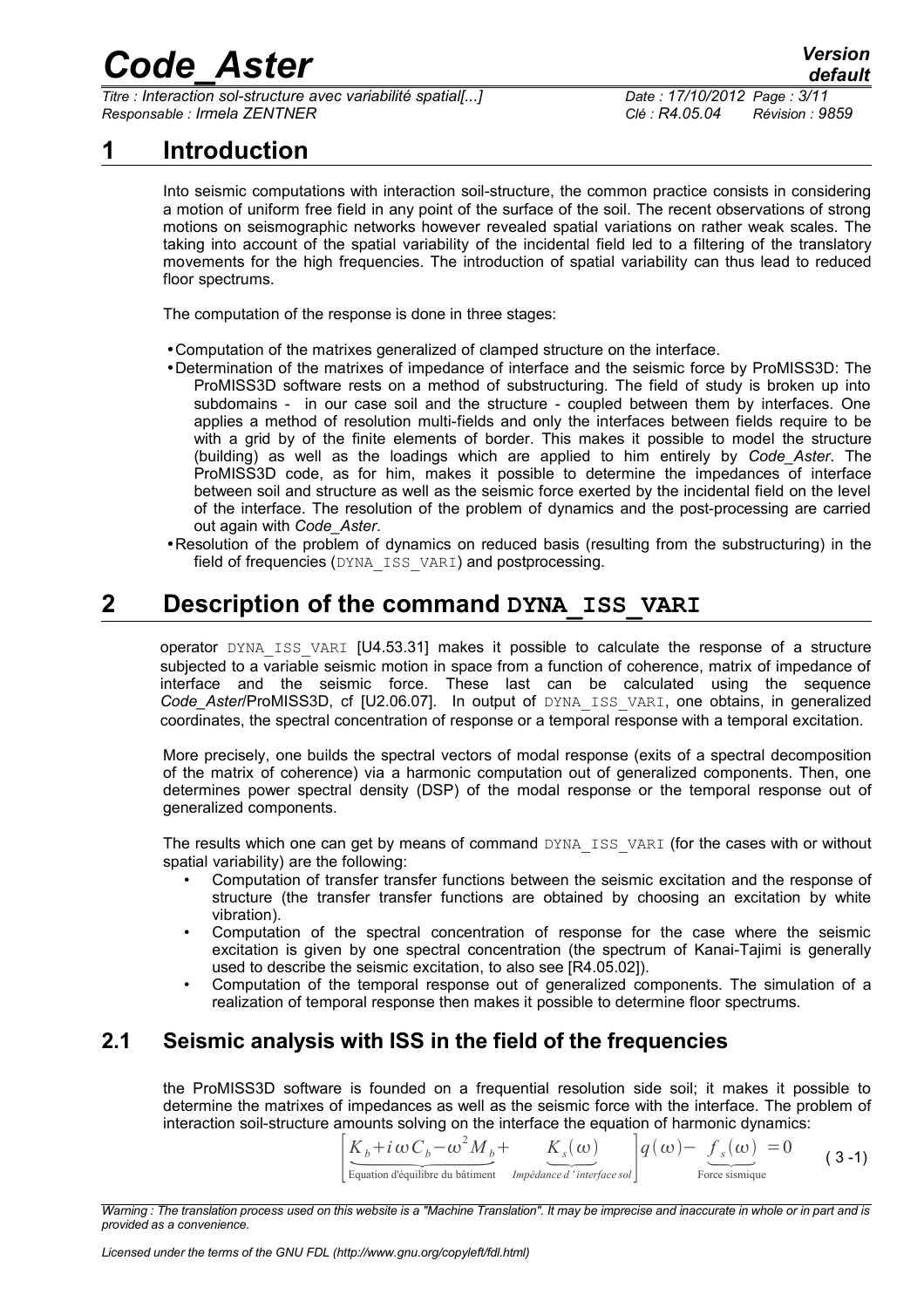*Titre : Interaction sol-structure avec variabilité spatial[...] Date : 17/10/2012 Page : 4/11 Responsable : Irmela ZENTNER Clé : R4.05.04 Révision : 9859*

In the equation [éq [3\]](#page-2-1),  $q(\omega) \in \mathbb{C}^m$  is the vector of the generalized unknowns describing

displacement.

In computations of ISS with ProMISS3D, one must provide an accelerogram in free field. The transform of Fourier of this signal and the matrix of impedance calculated by ProMISS3D make it possible to determine the seismic force in the field of the frequencies  $\left. f_{s}(\omega)\right. .$ 

For what follows, one defines the complex transfer transfer function in displacement  $H(\omega) \in Mat_{\mathbb{C}}(m, m)$  like:

$$
H(\omega) f_s(\omega) = q(\omega)
$$

If the excitation is supposed to be a gaussian steady stochastic process, then the response is also a gaussian steady stochastic process. This is true because the transfer transfer function is a linear filter. Thus, one can write the relation between the spectral concentrations of the seismic force and the response:

$$
H(\omega)S_f(\omega)H^*(\omega)=S_g(\omega)
$$

where  $H^*$  indicates the combined complex transposed of  $H$  and  $S_f$  is the matrix of spectral concentration of the seismic force which can be evaluated from *L* achievements of the temporal seismic force *f s*  $\frac{l}{s}(t)$  :

$$
S_f(\omega) = \frac{1}{2\pi} \frac{1}{L} \sum_{l=1}^{L} f'_s(\omega) f'_s^l(\omega)
$$
  
ou  $f'_s(\omega) = \frac{1}{\sqrt{T}} \int_0^T f'_s(t) e^{-i\omega t} dt$  (3)

In this statement, *T* the time interval indicates and  $W(t)=1/\sqrt{(T)}$  is the natural window on  $[0,T]$ (cf [bib10]). It is about an estimator not skewed of the spectral concentration [bib10].

**Note:**

*One can also write:*

$$
S_f(\omega) = \lim_{T \to \infty} \frac{1}{2\pi T} E[f_s(\omega) f_s^*(\omega)]
$$

*where*  $E(\cdot)$  the operator expectation indicates.

### **2.2 Taken into account of spatial variability**

<span id="page-3-0"></span>DYNA ISS VARI is founded on a probabilistic description of the incidental seismic field by its power spectral density (DSP). The latter is generally built using a specific spectrum and of a function of spatial coherence.

Thus, the crossed spectral concentration of the motion of the soil in free field is written:

$$
S_u(x, x', \omega) = \gamma(x, x', \omega) S_0(\omega) \tag{4-1}
$$

where  $\gamma(x, x', \omega)$  is the function of coherence of the seismic signal between two points x and *x* ' *S*<sub>0</sub>∈ℝ is specific spectral concentration of seismic motion in free field. It is supposed here that the spectral concentration is defined on the interval  $|\Omega=]-\omega_{_S}$ ,  $+\omega_{_S}^-|$  and that it is null apart from this frequency range. If one discretizes compared to the variable spatial, *x* and *x '* , one obtains the matrix of following spectral concentration:

*Warning : The translation process used on this website is a "Machine Translation". It may be imprecise and inaccurate in whole or in part and is provided as a convenience.*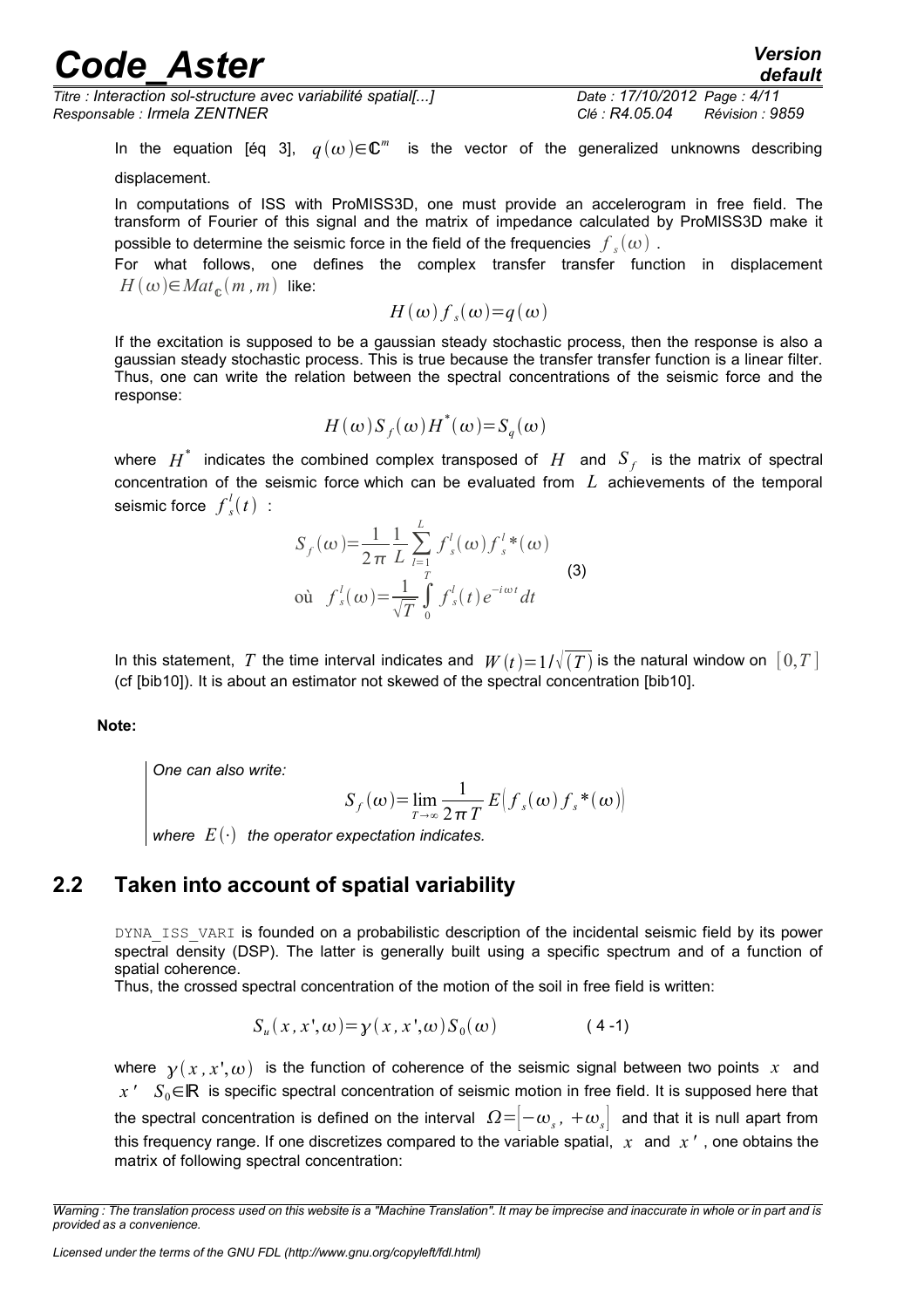*Titre : Interaction sol-structure avec variabilité spatial[...] Date : 17/10/2012 Page : 5/11 Responsable : Irmela ZENTNER Clé : R4.05.04 Révision : 9859*

*default*

*[\(4\)](#page-3-0)* 

$$
S_u(\omega) = \mathbf{y}(\omega) S_0(\omega) \in \text{Mat}_{\mathbb{C}}(m, m)
$$

In this statement,  $\mathbf{y} \in \text{Mat}(m, m)$  indicates the matrix of coherence and one notes his components  $\bm y_{ij}(\omega) {=} \gamma(x_i,x_j,\omega)$  . The elements of  $|S_u(\omega)| {=} |S_{ij}(\omega)|$ ∈ $Mat(m,m)$  are the crossed spectral concentrations  $S_{ij}(\omega)$ = $S(x_i, x_j, \omega)$  ,  $m$  being the number of points of spatial discretization. In general, it is supposed that the incidental seismic field is homogeneous, i.e. the stochastic description of the field depends only on the distance  $d=|x-x'|$ , but is independent of the spatial position.

The computation of the seismic response the spectral decomposition of the matrix of coherence leans on  $\mathbf{y}(\omega)$ . Let us specify that it is about a spectral decomposition compared to the variable spatial and not compared to the variable time. Thus, one a:

$$
S_u(\omega) = \Phi(\omega) \Lambda(\omega) \Phi^*(\omega) S_0(\omega) \tag{4}
$$

where  $\,\varPhi\,$  is a matrix containing the eigenvectors  $\,\varphi_{_k}\,$  of the matrix of coherence  $\,\boldsymbol{_{\mathcal{Y}}}\,$  and  $\,\varLambda$  is the diagonal matrix containing the eigenvalues  $A\!=\!diag\left(\lambda_{\,k}\right)$ ,  $\;k\!=\!1,\ldots m$  . Thereafter, one will speak about modes POD (Orthogonal Proper Decomposition) to indicate them  $\ket{\varphi_k}$  . This makes it possible to distinguish them from the mechanical modes. From the statement [éq [4\]](#page-3-0), one defines:

$$
s_u^k(\omega) = \varphi_k(\omega) \sqrt{\lambda_k(\omega)} \sqrt{S_0(\omega)}, \quad \forall \omega \in \Omega \tag{4}
$$

knowing that  $S_u(\omega) = \sum_{k=1}$ *m*  $s_u^k(\omega) s_u^{k\,*}(\omega)$  . The spectral concentration of the seismic force is obtained starting from motion with the interface of the soil by the matric transfer transfer function  $G(\omega)$ :

$$
S_f(\omega) = G(\omega) S_u(\omega) G^*(\omega)
$$
 (4)

and as follows:

$$
s_f^k(\omega) = G(\omega)\varphi_k(\omega)\sqrt{\lambda_k(\omega)}\sqrt{S_0(\omega)}, \quad \forall \omega \in \Omega \tag{4-7}
$$

In the studies of ISS with Code Aster, the transfer transfer function  $G(\omega)$  is calculated by ProMISS3D, this is described more in detail in section 2.2.1.

The statement [éq [4\]](#page-3-0) is the entry for the traditional seismic analysis, to see equation [éq [4\]](#page-3-0).

The model is "reduced" if one can truncate statement [éq [4\]](#page-3-0) with *K*≤*m* modes POD.

As one has just seen it, the computation of the seismic forces with spatial variability of the incidental field implies a spectral decomposition of the matrix of coherence  $\gamma$ . For the continuation of computations, one retains only one reduced number of modes POD, namely *K*≤*m* modes. The parameter accuracy gives the share of "the energy" of the matrix which one preserves by retaining only one reduced number of vectors and eigenvalues of  $\gamma$ . If one indicates by K the number of modes POD selected (the *K* greatest eigenvalues are retained), one a:

precision=
$$
\frac{\sum_{i=1}^{K} \lambda_i^2}{\sum_{i=1}^{M} \lambda_i^2}
$$

*Licensed under the terms of the GNU FDL (http://www.gnu.org/copyleft/fdl.html)*

*Warning : The translation process used on this website is a "Machine Translation". It may be imprecise and inaccurate in whole or in part and is provided as a convenience.*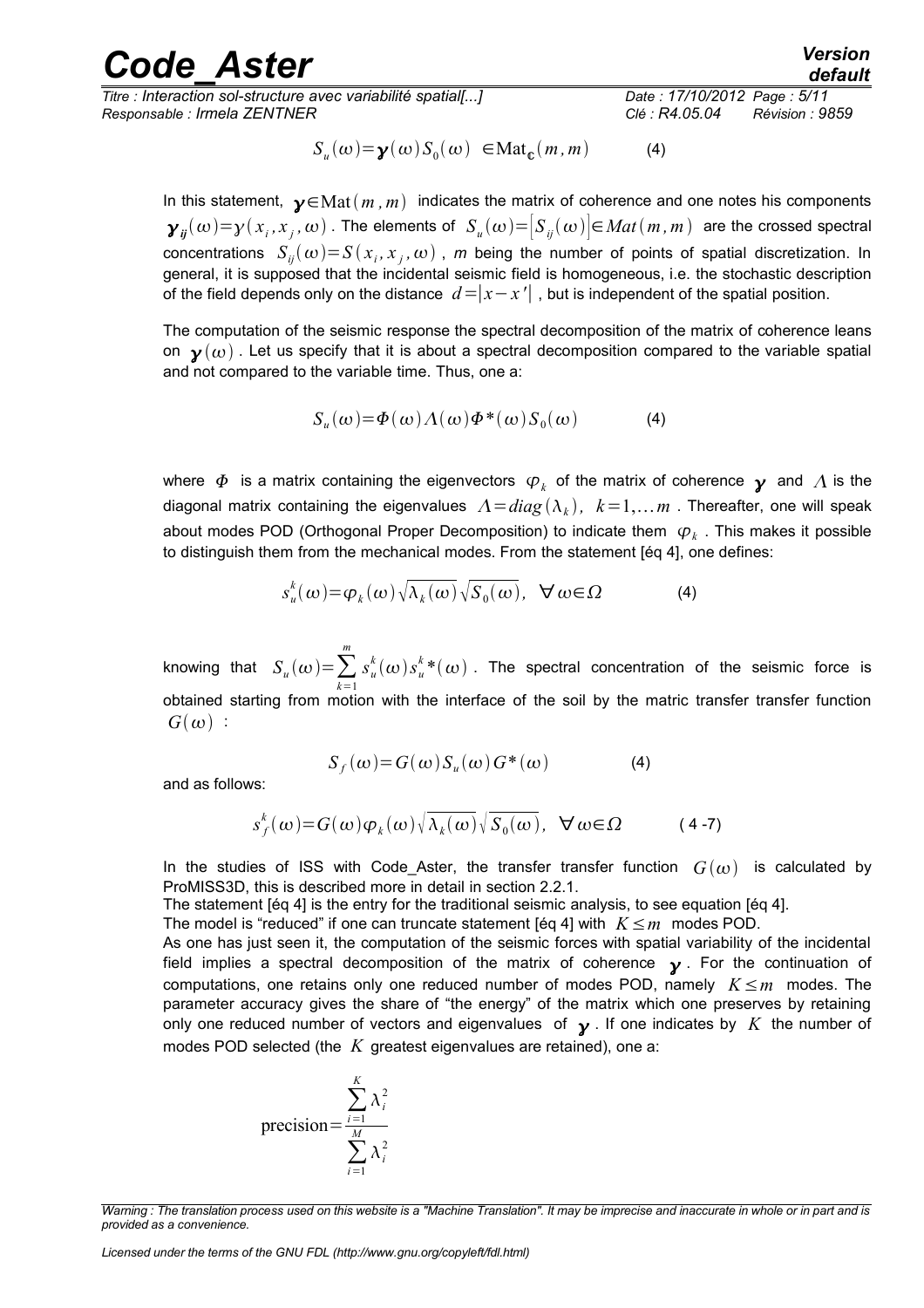*Titre : Interaction sol-structure avec variabilité spatial[...] Date : 17/10/2012 Page : 6/11 Responsable : Irmela ZENTNER Clé : R4.05.04 Révision : 9859*

a value of 0.999 is the value by default for the accuracy.

#### **2.2.1 Functions of coherence**

<span id="page-5-0"></span>the function of coherence depends on the distance from separation *d* between two points *x* and *x '* and of the frequency. In general, one expresses it by a term of modulus and a term of phase:

$$
\gamma(d, \omega) = |\gamma(d, \omega)| \exp(-i\theta(\omega, d))
$$

The term  $exp(-i\theta(\omega, d))$  represents the phase shift of at various times of arrivals of the waves. The term of amplitude corresponds to "the pure inconsistency". It can be evaluated starting from the DSP (autospectrums and interspectrums) at the points *x* and *x '* :

$$
|\gamma(d,\omega)|^2 = \frac{S(\omega, x, x')^2}{S(\omega, x)S(\omega, x')}
$$

The currently available functions of coherence in DYNA\_ISS\_VARI are the function of coherence of Mita&Luco and the function of coherence of Abrahamson for rock. One does not introduce a term of phase.

The function of coherence of Became moth-eaten & Luco [biberon5, bib6] is written, for  $\|f\|$   $\frac{\omega}{2|\pi|}$ :

$$
\gamma(d, f) = \exp\left[-\left(\frac{\alpha f \ d}{v_s}\right)^2\right]
$$

In this statement,  $v_s$  is the apparent velocity of propagation on the surface of the wave SH (typically 200-1000  $m/s$ ) and the parameter  $\alpha$  can vary from 0.1 with 0.5 according to the case but is generally taken equal to 0.5. If one chooses  $\alpha = 0.0$ , then one carries out a computation without spatial variability.

One sees that correlation length for the function of coherence of Became moth-eaten and Luco [bib5, bib6], [éq 2,2-3], is characterized by the statement  $\left(\left. f\,\alpha /v_{_S}\right)^{-1}\right.$ 

The function of coherence of Abrahamson [biberon9] for a rock site is written:

$$
\gamma(d, f) = \left[1 + \left(\frac{f \tanh(a_3 d)}{f_c a_1}\right)^{n/2}\right]^{-0.5} \left[1 + \left(\frac{f \tanh(a_3 d)}{f_c a_2}\right)^{n/2}\right]^{-0.5}
$$

with the values of parameters for horizontal motion following:

$$
f_c = -1.886 + 2.221 \ln(4000/(d+1) + 1.5) , n_1 = 7.02, n_2 = 5.1 - 0.51 \ln(d+10)
$$
  
and  $a_1 = 1.647, a_2 = 1.01 a_3 = 0.4$ .

This function of coherence is an empirical model which was readjusted starting from the 78 recorded seismes with Pinyon Flat (the USA) by Abrahamson. It is also used for other soil types for which it is regarded as conservative.

*Warning : The translation process used on this website is a "Machine Translation". It may be imprecise and inaccurate in whole or in part and is provided as a convenience.*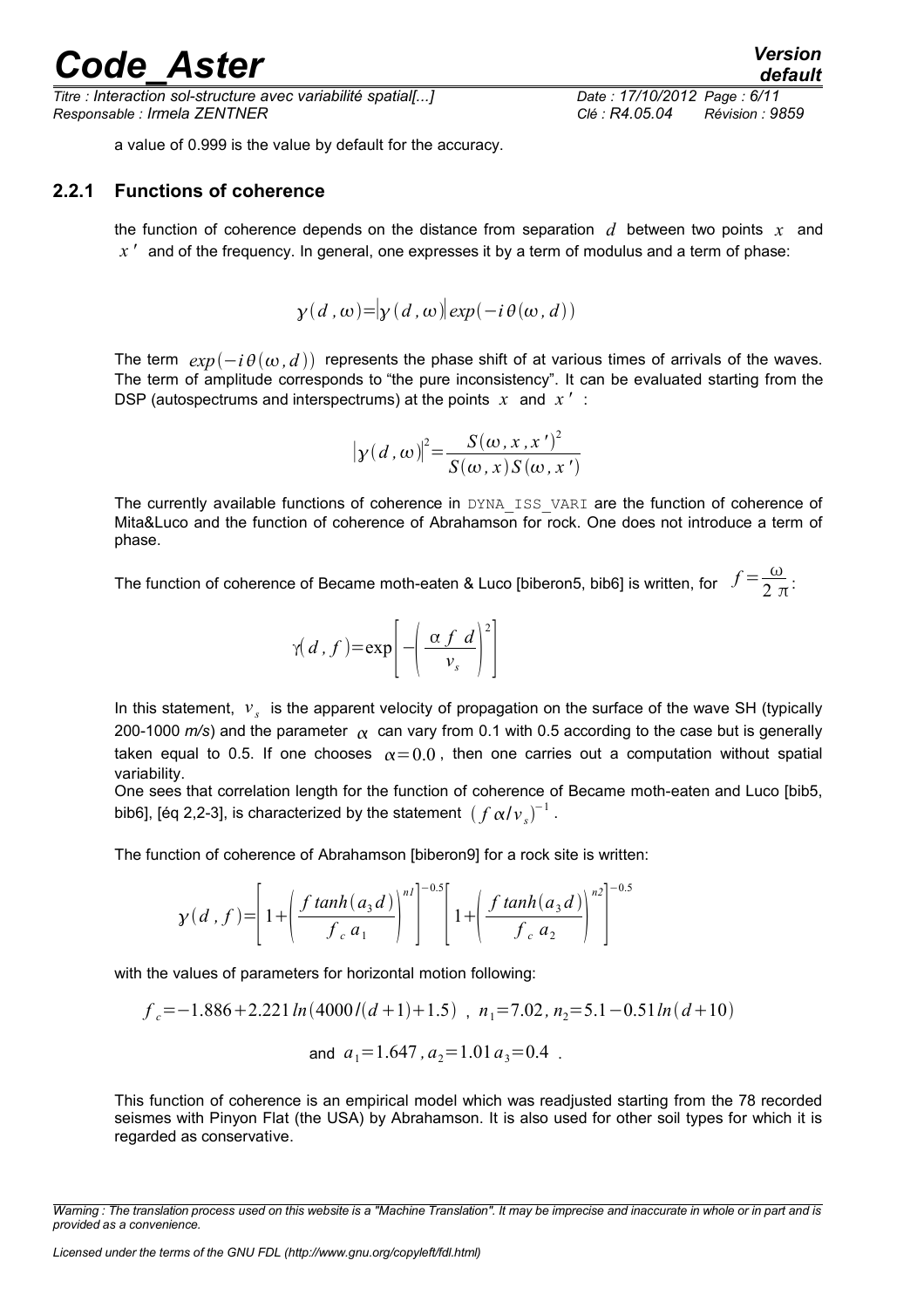*Titre : Interaction sol-structure avec variabilité spatial[...] Date : 17/10/2012 Page : 7/11 Responsable : Irmela ZENTNER Clé : R4.05.04 Révision : 9859*

# *default*

#### **2.2.2 Modelization of the seismic forces with** *Code\_Aster* **Case of the rigid foundation**

<span id="page-6-0"></span>the modes of interface are the 6 modes of rigid body. The modal seismic force calculated by ProMISS3D is written then for a unit excitation (white vibration):

$$
f_s(\omega) = K_s(\omega) x_0
$$

where  $\ K_s(\omega)$  is the matrix of modal impedance and  $\ x_0{=}(1.,\!0.,\!0.,\!0.,\!0.,\!)$  for a seismic excitation in direction  $x$ ,  $x_0=(0,1,0,0,0,0,0)$  for a seismic excitation in  $y$  and  $x_0 = (0_0, 0_0, 1_0, 0_0, 0_0, 0_0)$  for a vertical seisme. The seismic force is non-zero only for the modal component in the direction of the seisme  $(x, y, z)$ . In the same way, the function of coherence is built only for the degrees of freedom of translation in the direction of the seisme. The other degrees of freedom are not affected.

To take account of spatial variability, one determines the modal participation for each mode POD characterizing spatial variability:

$$
f_s^k(\omega) = K_s(\omega) \Theta^T s_u^k
$$

where  $\Theta$  is the matrix containing the modes (mechanical) of interface.

#### **Cases of the flexible foundation**

the modes of interface are  $d \times 6$  the unit modes relating to  $d$  the nodes of the interface. The modal seismic force calculated by ProMISS3D is written then:

$$
f_{s}(\omega) = K_{s}(\omega) x_{0}
$$

 $x<sub>0</sub>$  is the vector of modal participation comprising of 1 for degrees of freedom relating to the direction of the seisme and the zeros for the other directions. In the same way, the seismic force and the function of coherence are non-zero only for the degrees of freedom in the direction of the seisme. One builds the matrix of coherence and then the vectors  $s_u^k$  for the degrees of freedom in the direction of the seisme :

$$
f_s^k(\omega) = K_s(\omega) s_u^k
$$

#### **Case of an "unspecified" foundation**

In these cases, corresponding either with an inserted foundation, or with a case of interaction soil-fluidstructure, or with a case where the modes of interface are unspecified modes different of unit modes relating to the nodes of the interface, the vector of modal participation  $\|x_0\|$  is not any more itself unit, nor independent of the frequency and there is not any more identity between the physical and modal coordinates of the interface.

The modal seismic force calculated by ProMISS3D is written then:

$$
f_s(\omega) = K_s(\omega) x_0(\omega)
$$

 $x_0($  ω) the vector of modal participation is thus obtained by inversion of the seismic force  $\int_s(\omega)$ compared to the impedance of soil  $\,K_{_S}\!(\:\omega)\:$  ; the physical vector on the interface corresponding  ${X}_0(\omega)$  is written then:  ${X}_0(\omega){=}\,\Theta{x}_0(\,\omega)$  where  $\,\Theta$  is the matrix containing the modes (mechanical) of interface.

To take account of spatial variability, one determines the physical contribution on the interface for each mode POD characterizing spatial variability:

*Warning : The translation process used on this website is a "Machine Translation". It may be imprecise and inaccurate in whole or in part and is provided as a convenience.*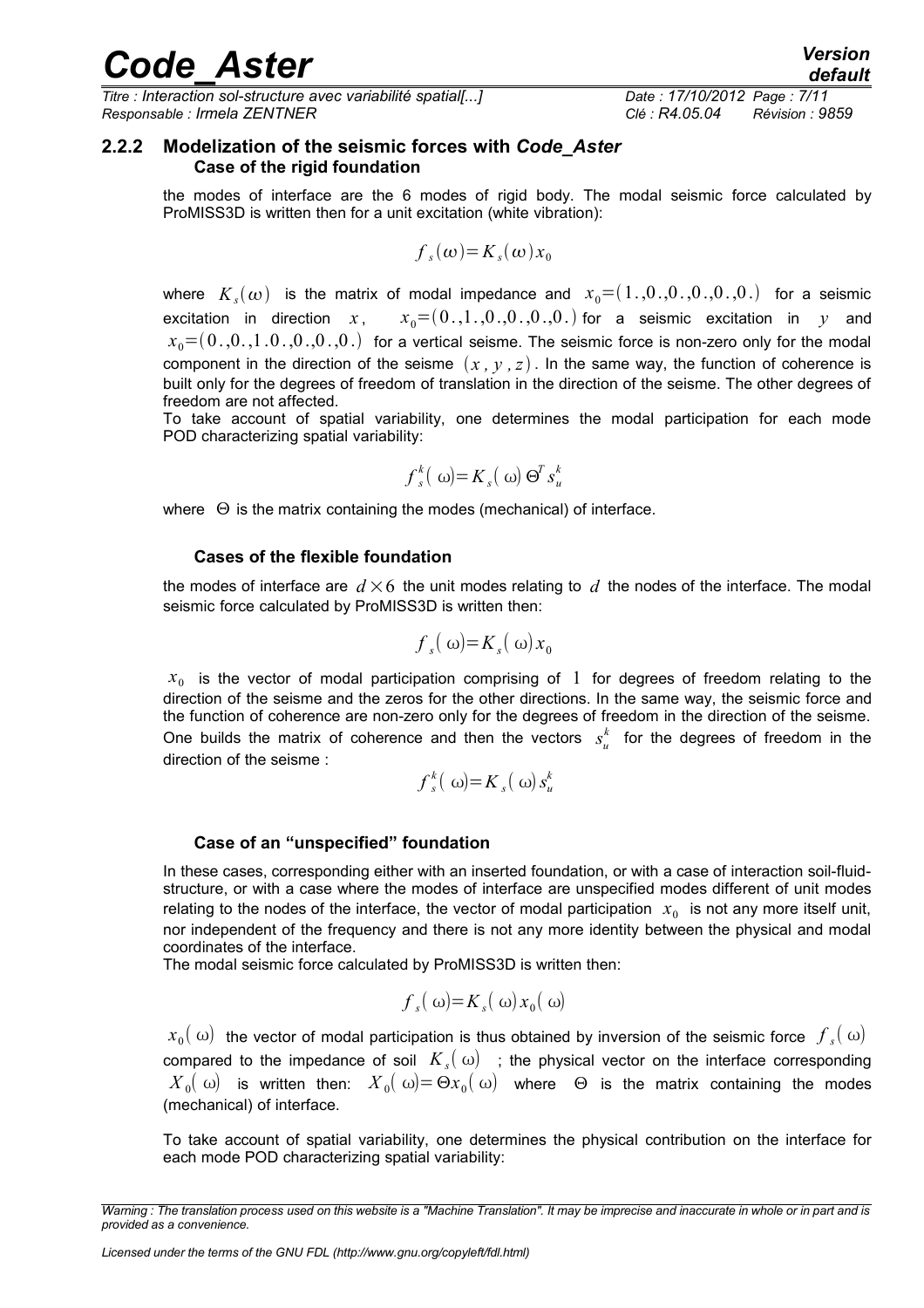*Titre : Interaction sol-structure avec variabilité spatial[...] Date : 17/10/2012 Page : 8/11 Responsable : Irmela ZENTNER Clé : R4.05.04 Révision : 9859*

$$
X_u^k(\omega) = X_0(\omega) s_u^k
$$

the physical vector on the interface  $\ X_u^k(\ \omega)$  corresponds to a vector of modal participation  $\ S_u^k(\ \omega)$ such as:  $X_u^k(\omega)$ = Θ $S_u^k(\omega)$  where  $\;\Theta$  is the matrix containing the modes (mechanical) of interface. Then the corresponding seismic force will be expressed as follows :

$$
f_s^k(\omega) = K_s(\omega) S_u^k(\omega)
$$

#### <span id="page-7-1"></span>**2.2.3 Computation of transfer functions transfer and DSP of response** By linear filtering, one obtains:

$$
s_q^k(\omega) = H(\omega) s_f^k(\omega) \tag{8-1}
$$

What makes it possible to rebuild the matrix of spectral concentration of response like:

$$
S_q(\omega) = \sum_{k=1}^{K \le m} s_q^k \left( s_q^k \right) \tag{8-2}
$$

The model is reduced if one can truncate statement [éq [8\]](#page-7-1) with *K*≤*m* modes POD. For an excitation by white vibration, one directly obtains the DSP of the transfer transfer function in output.

#### **Note:**

*Without spatial variability the seismic field and thus the seismic force are the same ones for all the nodes of the interface (the foundation):*

$$
S_u(x, x', \omega) = S_0(\omega)
$$

**Caution:** In the actual position, DYNA\_ISS\_VARI can only treat the case of a shallow foundation. As for the modes of interface, one can choose between a modelization by the 6 modes of rigid body (foundation rigid) and a modelization by all the modes EF (flexible foundation). The choice of a reduced base of flexible modes of interface, as described in [U2.06.07], is not possible.

#### **2.2.4 Computation of the temporal response to a seisme**

<span id="page-7-0"></span>In a general way, It is possible to simulate trajectories of a Gaussian steady process which one knows the DSP by means of the theorem of the spectral representation.

One could thus obtain a realization the temporal structural response (stochastic process characterized by its spectral concentration  $\,S_{\,q}^{\,}(\,\omega\,)$  ) by the formula (cf [bib4]):

$$
q(t) = \sum_{k} \sum_{n=0}^{N_T} H(\omega_n) G(\omega_n) e^{i\omega_n t} \varphi_k(\omega_n) \sqrt{\lambda_k(\omega_n)} \sqrt{S_0(\omega_n)} \xi_n^k \sqrt{\Delta \omega}
$$
 (8)

where are  $\,\xi^k_n\,$  to them complex random variables independent of reduced centered normal model and where  $\,\Delta\,\omega\,$  the step of frequency indicates (constant),  $\,\omega_{_{n}}^{}$ ,  $\,n\!=\!1, N_{\,T}^{}\,$  are frequencies resulting from the discretization. Under the assumption that one can approach the specific spectral concentration using a number of accelerograms, one a:

$$
S_0^L(\omega) = \frac{1}{2\pi} \frac{1}{L} \sum_{l=1}^L u_0^l(\omega) \, . \, u_0^l \ast(\omega) \tag{8}
$$

where  $\,u_{\,0}^{\,}(\,\omega\,)$  is obtained from accelerogram  $\,u\,(\,t\,)\,$  in free field:

*Warning : The translation process used on this website is a "Machine Translation". It may be imprecise and inaccurate in whole or in part and is provided as a convenience.*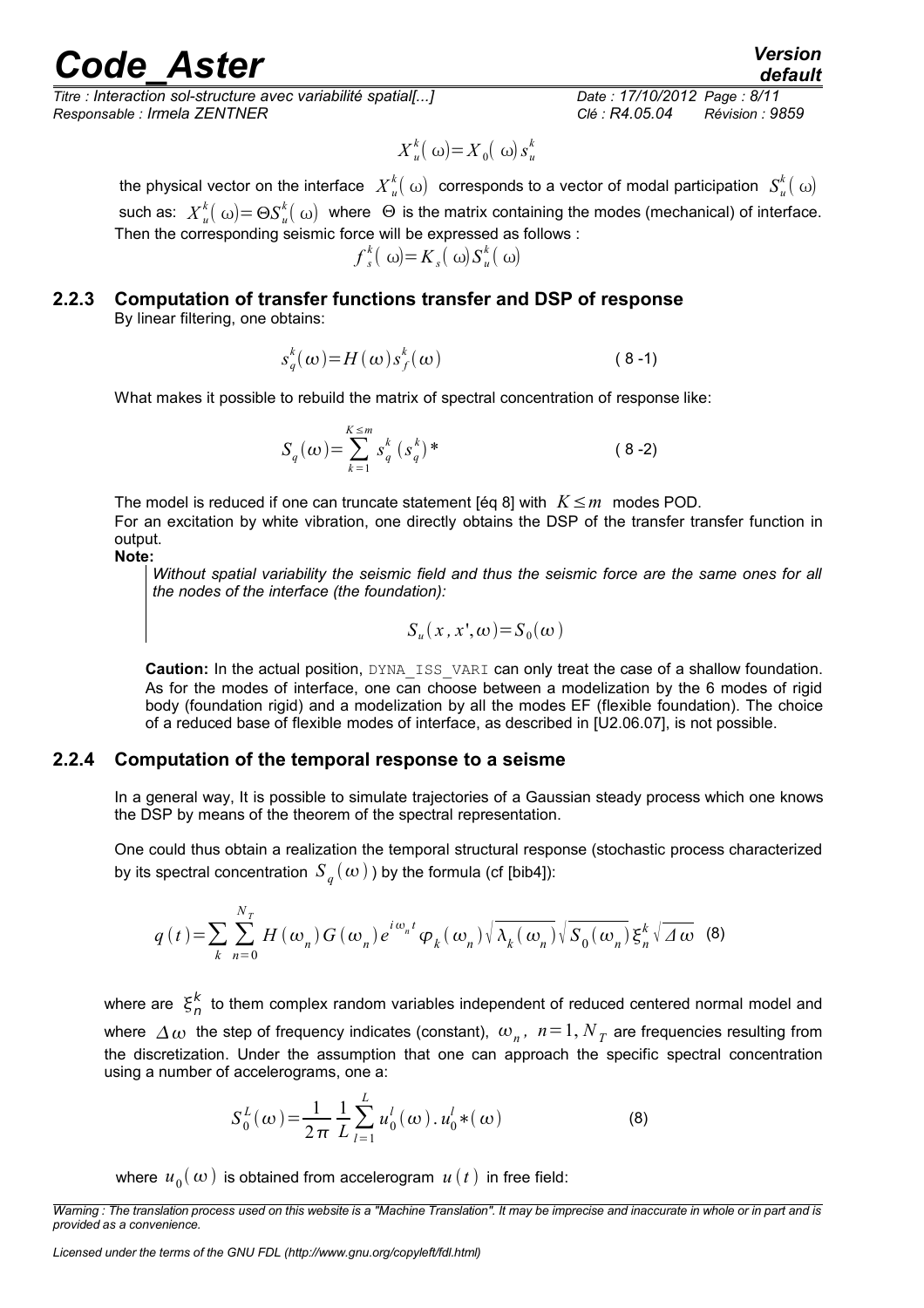*Titre : Interaction sol-structure avec variabilité spatial[...] Date : 17/10/2012 Page : 9/11 Responsable : Irmela ZENTNER Clé : R4.05.04 Révision : 9859*

$$
u_0(\omega) = \frac{1}{\sqrt{T}} \int_0^T u_0(t) e^{-i\omega t} dt
$$

Here, one does not use this method of generation of signals from their DSP because one works with evolutionary processes whose one knows a realization, namely the accelerogram in entry of mechanical computation. Being given this context, one places oneself rather in a deterministic frame of filtering of signals. Thus, one introduces a deterministic filter modelling the effect of the spatial inconsistency. This filter is given by the matrix  $\ket{\varPhi(\omega) A(\omega)}^{1/2}$ . One can thus calculate the frequency response and obtain the temporal response by opposite FFT. The frequency response is written:

$$
q(\omega) = \sum_{k} H(\omega) G(\omega) \varphi_{k}(\omega) \sqrt{\lambda_{k}(\omega)} u_{0}(\omega)
$$
 (8)

By considering the equation [éq 2.2.3-3], one can check that the spectral concentration of the response  $q$  is that given by the equation [éq [8\]](#page-7-1). The model is "reduced" if one can truncate the statement [éq [8\]](#page-7-1) with *K*≤*m* modes POD.

### **2.3 Results calculated by DYNA\_ISS\_VARI**

<span id="page-8-1"></span>In short, operator DYNA\_ISS\_VARI allows to get the following results:

- •Computation of the spectral concentration of the modal response (TYPE\_RESU=' SPEC') for a unit seismic excitation (in displacement). In order to obtain the response with a seismic excitation, one multiplies the DSP obtained for unit excitation by the spectrum modelling the excitation (Kanai-Tajimi or other).
- •Computation of the transfer transfer functions ( $TYPE$  RESU=' SPEC') for a unit seismic excitation (in displacement). The transfer transfer functions are given by the root of the modulus of the auto--spectrums of response, √  $(\omega)\big|_{\vec{u}}|$  ( root of the absolute value of the auto--spectrum [bib9] in physical coordinates v. ). By comparing the transfer transfer functions with and without spatial variability, one can determine margins related to the inconsistency of the seismic signal (cf also [bib8]: factor of margin "inconsistency" in the seismic EPS).
- •Computation of the floor spectrums via transient response (TYPE\_RESU=' TRANS' ). DYNA ISS VARI makes it possible to calculate the transient response in acceleration. The response sprectrums of oscillator (SRO) for a bottom can be obtained in postprocessing.

### **3 Other software: SASSI and CLASSI**

<span id="page-8-0"></span>the two software most used to do calculations of ISS with spatial variability for the nuclear power are software CLASSI and SASSI. The method established in *Code\_Aster* is close to that of SASSI [bib8, bib9].

Just like DYNA\_ISS\_VARI in *Code\_Aster*, SASSI makes it possible on the one hand to determine transfer functions transfer (excitation unit) and on the other hand to calculate temporal responses taking account of spatial variability.

The computation transfer functions transfer is done according to the same principle in two codes (*Code\_Aster* and SASSI): one carries out a spectral decomposition (POD) matrix of coherence, one determines the response mode POD by mode POD in order to recompose of them the DSP of response as described in this note.

For the computation of temporal responses, there is a difference between methodology SASSI and the implementation in Code\_Aster. more precisely, SASSI introduces a random phase for each mode POD [bib9]:

*Warning : The translation process used on this website is a "Machine Translation". It may be imprecise and inaccurate in whole or in part and is provided as a convenience.*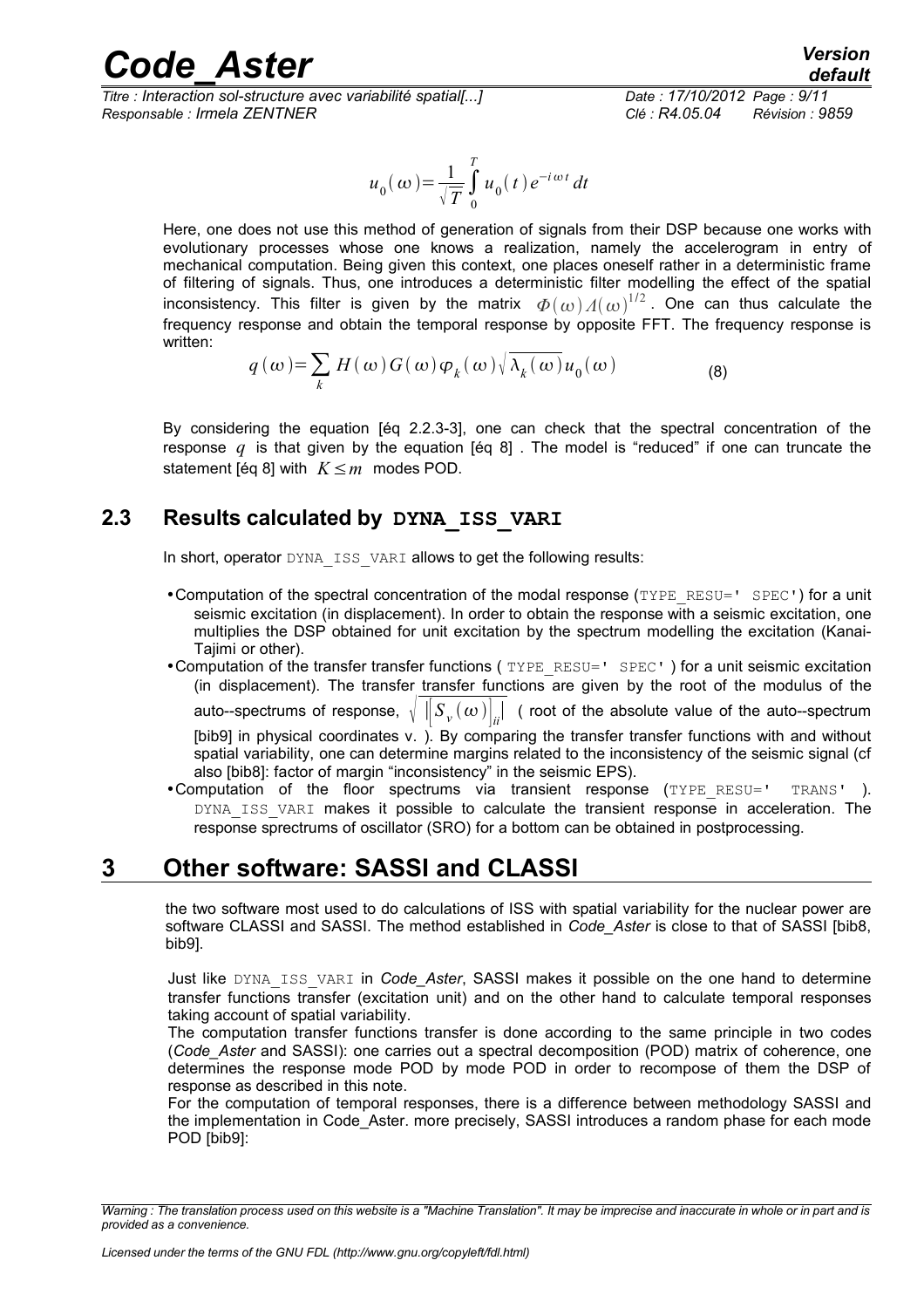*Titre : Interaction sol-structure avec variabilité spatial[...] Date : 17/10/2012 Page : 10/11 Responsable : Irmela ZENTNER Clé : R4.05.04 Révision : 9859*

*default*

$$
q(\omega) = \sum_{k} H(\omega) G(\omega) \varphi_{k}(\omega) \sqrt{\lambda_{k}(\omega)} e^{i \eta^{k}(\omega)} u_{0}(\omega) \qquad (9)
$$

where are  $\:\eta^k(\:\omega)\:$  to them uniform random variables on the interval  $\left[-\pi\, , \pi\right]$  . One determines then *m* responses and *m* SRO to retain the average of it. However, the introduction of the random phase is not useful if one regards the problem as a problem of filtering (deterministic) of a deterministic signal (the accelerogram) as described above. One can check moreover that the hope of the statement [éq 3-1] is equal to the statement [éq [8\]](#page-7-0).

The method used by CLASSI is different, insofar as one remains in the frame of the classical stochastic dynamics: a linear problem of filtering is solved (as it is the case for DYNA\_ISS\_VARI when no seismic signal is given). The DSP of the seismic excitation is directly approximate using an algorithm making equivalence between the DSP and the SRO. The SRO of response is obtained same way from the DSP of response, namely by determining the SRO corresponding to the DSP of calculated response [bib9].

*Warning : The translation process used on this website is a "Machine Translation". It may be imprecise and inaccurate in whole or in part and is provided as a convenience.*